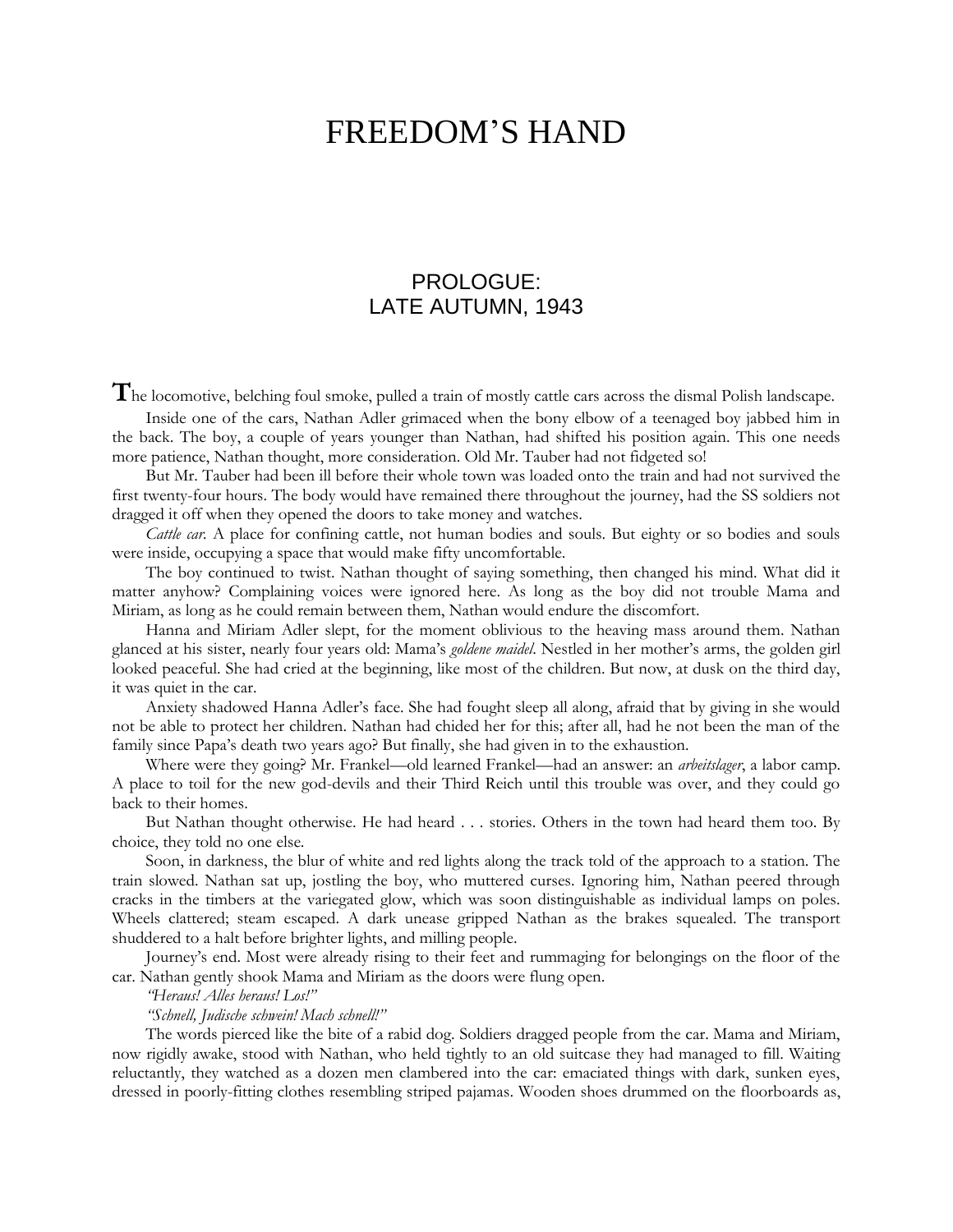under the relentless urging of German overseers, they shoved the confused passengers toward the opening. The Adlers were caught in a wave that carried them to the edge.

*"Heraus! Schnell!"* The words pummeled the senses. Nathan leaped to the platform. Putting down the suitcase, he turned to assist his mother and sister. When they again stood together, the suitcase—all that had been left of their world—was gone.

Amid the frenetic activity surrounding him, Nathan noticed the station sign over the platform: AUSCHWITZ.

The Adlers were thrust into a ragged column. Up and down the platform, those who had already stood before their captors were being formed into longer, more orderly lines. One consisted of men; a second smaller—of young women; the third and largest of the elderly, those in poor health . . . and children. Nathan's earlier uneasiness now strangled him.

Bright lights from a nearby *arbeitslager* lit the road that many followed toward manned watchtowers and high fences strung with barbed wire. The Adlers were confronted by a tall, smiling officer in SS gray. All along he had seemed less cruel than the others. He studied the tall, athletic Nathan carefully, often nodding.

*"Kraftig,"* he said in approval. *"Gut, gut."*

Hanna Adler stood stiffly as the officer faced her. Removing a glove, he touched her cheek. The hell of recent days could not diminish her comeliness. He was smiling when he lifted her long, tattered dress, but the smile faded when he saw her left leg, deformed from birth. He tapped the metal brace that had long encased it with his walking stick then turned away disgustedly.

Until then, Nathan had refused to believe that what was happening to others could happen to them. Ignoring the tiny Miriam, who clung to her mother's dress, the officer motioned for two soldiers. One grabbed Hanna's arm, hurting her, and dragged her toward the long column of those with no future.

*"Mama!"* Nathan cried. *"No, don't take her—!"*

He had gone only a step when other soldiers grabbed him. At first struggling, he was quickly subdued by a blow from the handle of the officer's stick on the side of the head. Buckling, he couldn't focus on Mama or Miriam, now at the end of the column and under the cold eye of a scowling SS woman.

*"Miriam!"* Hanna screamed. *"Nathan, please!"*

The girl, torn loose, had fallen. *"Mama! Mama!"* she sobbed.

*"Sei still, Judische hund!"* the woman snapped.

Hanna Adler was pulled from the column and forced to her knees. With barbaric cruelty the woman drove a heavy boot into her stomach. Gasping, she doubled over.

Miriam began to crawl, then rose to her feet. Blinded by tears she staggered aimlessly, her arms held out. The soldiers were amused.

"Nathan?" the child cried. *"Nathan!"*

"Miriam?" Nathan could see her now; Mama, too. *"In the name of God—!"*

Snarling German shepherd dogs, straining against their leashes, had kept the prisoners moving. As Miriam wandered too near some of them, one creature pulled free. The handler made no attempt to retrieve the dog. Its weight crushed the child before its jaws found her throat. Blood spattered the gray dust as it shook the limp body like a rag doll.

More blows fell on Nathan. They would not think of destroying him; a sturdy prisoner was valuable in an *arbeitslager*. Unable to will away the darkness, he did not see as two others from their train, under stinging orders, lifted Mama and rejoined the column on its march to oblivion.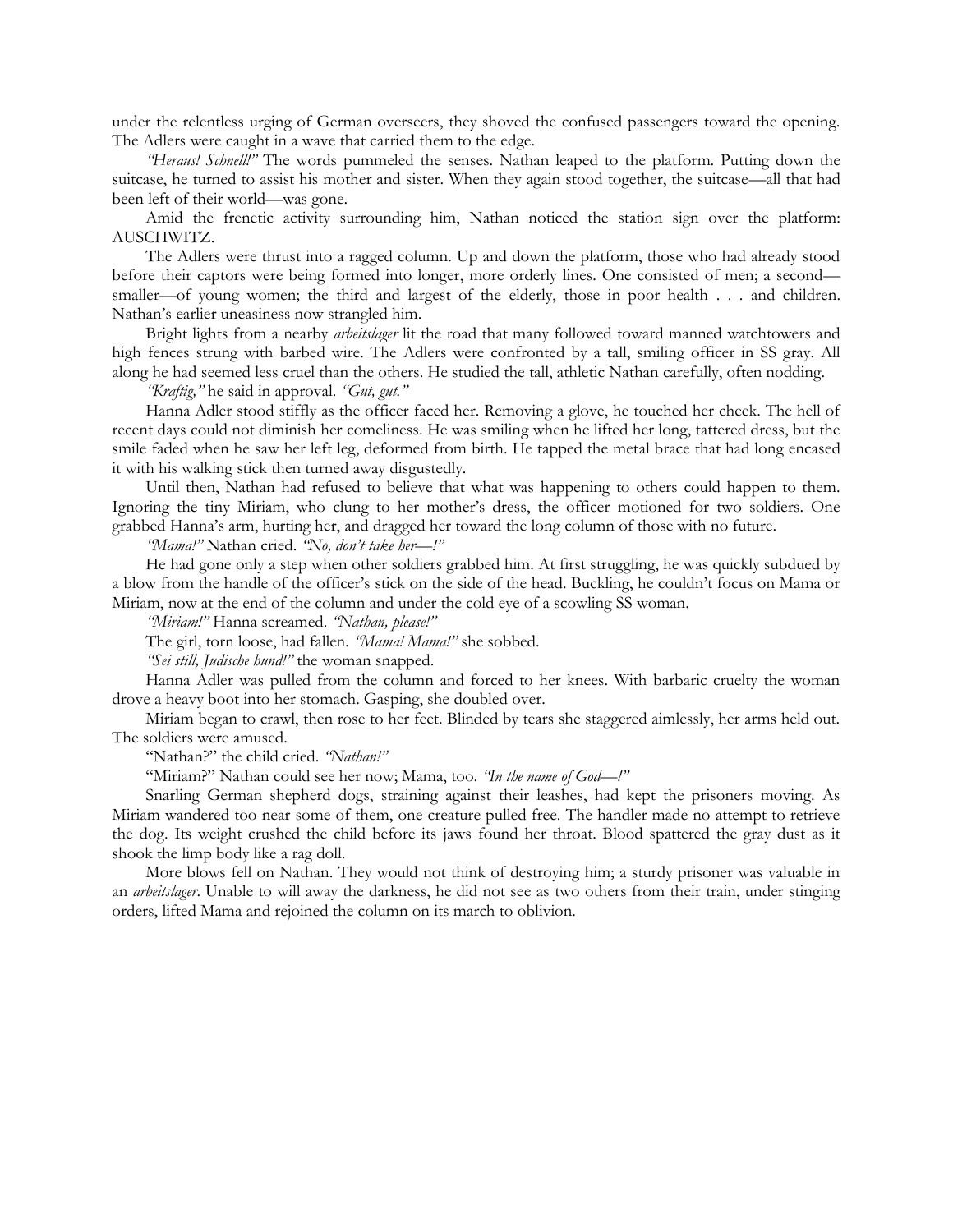# CHAPTER ONE: COLLECTION, 1994

# **"W**hat's wrong, Grandpa?"

The small girl looked even smaller in the middle of the king-sized bed. Peering out from beneath the covers she gazed sleepily at the old man, who sat erect in the other bed. Slivers of dawn penetrated the motel room from behind heavy red drapes. He didn't think the girl could see his face; that was good.

"Grandpa?" she said again. "Were you calling me?"

"No, *schoenkeit*, it was just a dream. Go back to sleep. It's not time to be up yet."

Slumber found the girl easily, as it always did. Nathan Adler was relieved. The trembling had lessened but he still perspired, even in the air-conditioned room.

Ruthie had suffered the dreams too, until her death four years ago. Nathan had met Ruthie, who was a few years older, in a displaced persons' camp after the liberation. She had been at Birkenau. All of her family—parents, two sisters, a young husband, an infant son—she had lost to the Nazis.

Their new life, first shared out of need, grew slowly into one of deep respect and love. Together, they worked hard to deal with the past. Unable to have children of their own because of the *experiments* done on Ruthie, they adopted Susan a decade after coming to America.

Susan had been a *mitzvah*, a blessing. And years later she would give them another: Heather, her daughter. Ruthie suggested that Susan and her husband, David Lowe, give the Hebrew name of Hanna to the child. Heather Miriam Lowe. Miriam for Nathan's sister, Mama's *goldene maidel*, alive in his heart, reborn in this tousle-haired girl, his granddaughter, whom he cherished.

Nathan glanced at his watch: twenty minutes to six. Back home, in suburban Chicago, he would be going out to jog. Nearing seventy, Nathan was nonetheless a robust man who looked ten years younger. But he wouldn't leave Heather alone. And besides, he reasoned, in this hellhole Nevada or wherever they were it was too hot for running, or anything else.

Susan and David slept in the adjoining room. David had said that he wanted to start first thing in the morning for Lake Tahoe; but to David, "first thing" was at least an hour or more away.

David Lowe. The family's name had been Loewenstein—a fine name, Nathan thought—which they had changed after coming over. And David was a fine man; a good husband and father, well-respected high school teacher. Even the discerning Ruthie had liked him. It had been David's idea to have Nathan join them on this vacation. Never one to interfere in his children's lives, he had come along with what some might have interpreted as reluctance. But inside, he was glad.

Crossing the room on carpeting that had once been thick, Nathan splashed cold water on his face to dispel the last effects of the nightmare. He would not risk going back to sleep again. Yesterday's Salt Lake City newspaper lay on the table near the window. Drawing the drapes a few inches, Nathan gazed across alkali flats and low granite peaks at a sky that was a palette of colors swirling amid soft, billowing clouds; a desert dawn that could almost be heard.

Disdaining the newspaper, Nathan turned his chair and sat down to watch. At his age he had long since learned to make time for the wonders that God chose to share.

#### ##

Bobby Rayford had seen lots of sunrises in his twenty years and couldn't give a shit. He had sat up most of the night in his Ford pickup. Bleary-eyed, stiff, he swore irritably as he tried to stretch his long legs. At least he wasn't hungry, despite his cadaverous appearance. He had loaded up on candy bars and Coke, and there was plenty left.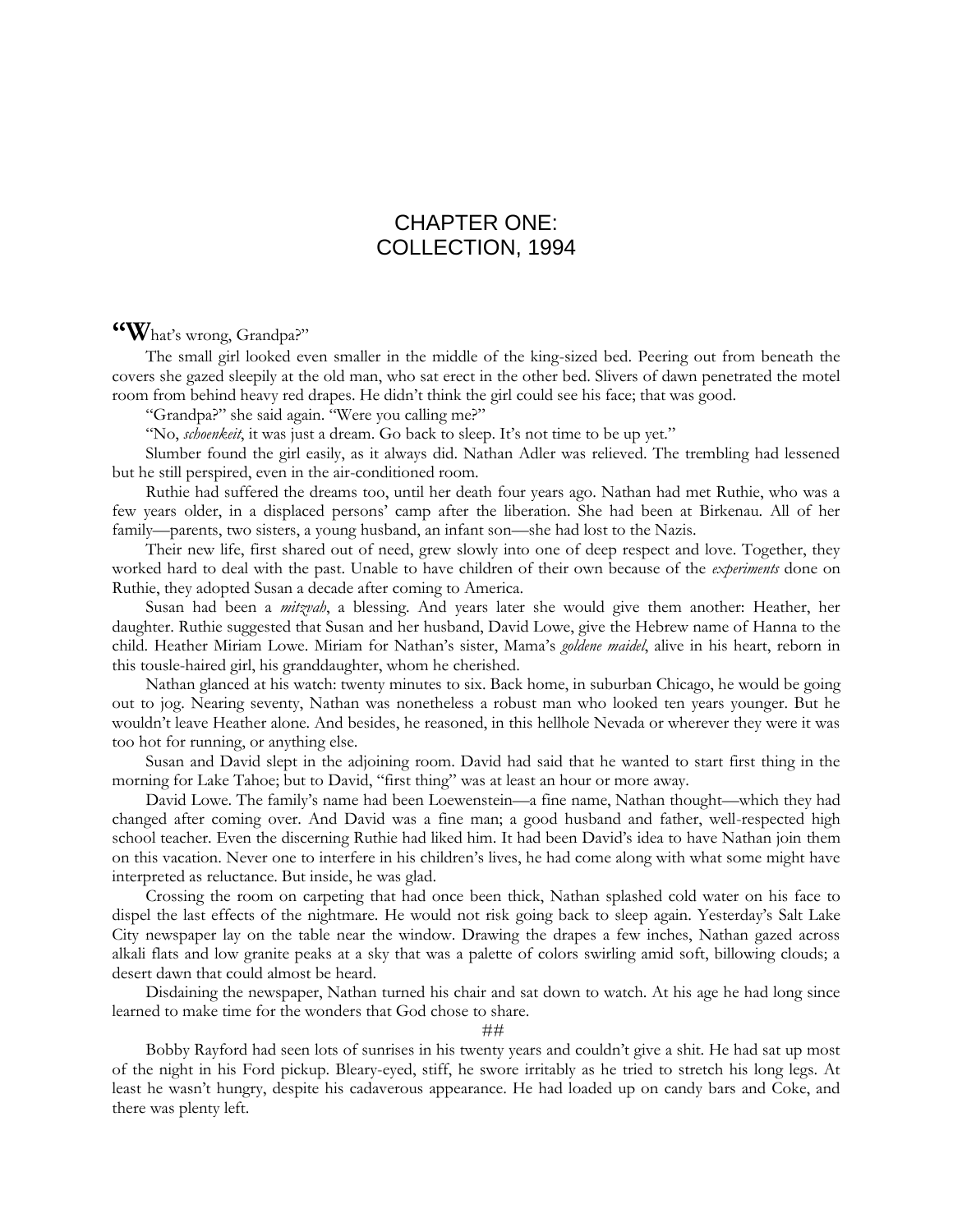Across the road, the now familiar Town and Country station wagon with the Illinois plates, which he had first seen yesterday in Salt Lake City, was parked in front of room 107. Rayford could read the two bumper stickers on the old car from where he sat. One was for the Chicago Bears. Christ, the Bears! The other was what had first tipped him off: SAVE SOVIET JEWRY. It was weathered, torn; been on for a long time, he figured.

Turning the words over in his mind, Rayford's insides churned. *Save Soviet Jewry!* Imagine wanting to save Commie Jews, even if those bastards *weren't* Commies anymore. *Kill* Soviet Jewry, that was more like it. Kill *all* damn Jewry!

Jewry. Must mean "All the Jews together." Maybe there were other words like it. *Kill American Niggery*. That would make a good bumper sticker. Niggery. He'd have to tell that to Dooley Webber. But Dooley was so dumb he probably wouldn't get it. Never mind.

The bumper sticker hadn't been enough to convince Rayford. Hell, liberal Democrat sonofabitch Christians would support anything! He had to be sure.

He couldn't guess a thing about the woman—good-looking blond bitch—or the kid, who resembled her. But the old man for sure had one of the damn hawk-beaks; so did the other guy with the brown, curly hair. Still, Bobby Rayford knew there had to be no doubt whatever.

Later, he'd been able to glance inside the car after they parked it at the Mormon Shrine. Another clue: a dashboard ornament, one of those spinner things, the Jew star on one side, some damn squiggle on the other. Rayford was certain now, but he held off making the phone call. He knew they would want more.

The clincher had been a bold act. He'd actually sat in the next booth from them at a diner! They hadn't noticed him; their kind never would. The woman was the key. From the turquoise Jew star around her neck, from stuff they said—especially the old man—Bobby Rayford knew he had found what *they* wanted. The bus would be sent.

Contact had gone well. They believed him; he had even been congratulated.

When he phoned in again at night, after the family had stopped at the Calico Motel off northern Nevada's Interstate 80, Rayford was told the bus was on its way. It would be advised of his position and arrive by morning.

But Rayford was growing concerned. Almost six, and no sign of his support. The family might hit the road early. If he followed, and couldn't make connections, they might lose a day. Worse, they could order him to drop the whole thing . . .

Suddenly it was there, most of the way off the asphalt frontage road. It amazed him how quiet the damn thing was; they had good mechanics. An old, converted school bus, painted a dingy gray. Lettering on both sides: MORIAH BAPTIST CHURCH. Curtains covering the windows from inside; a couple of flower boxes. Nice touches. Fast as hell, although it never went more than the speed limit. That was a strict rule. Probably why it took so long to get here.

The bus let off a single passenger and pulled away even as the door was swinging shut with a pneumatic *whoosh*. Bobby Rayford sat up as the man walked toward him. Earl Smith. *Captain* Earl Smith. Tough sonofabitch.

They sure as hell wanted this one done right.

# ##

"What are you grinning about?"

Susan Lowe was not a morning person. Shaking off sleep, she looked at David. He sat against proppedup pillows, hands behind his head. No one, she thought, should look so happy this early!

David Lowe flashed a mouthful of teeth. "Now *that* is a grin. The expression in question was smug selfsatisfaction. Please note the difference."

She sighed. "Excuse *me*. So what are you smugging about?"

"Thinking about last night."

Now Susan smiled. "I might have known."

"It was even better than the night before."

"You say that every time."

"And every time I speak the truth," he told her in mock solemnity.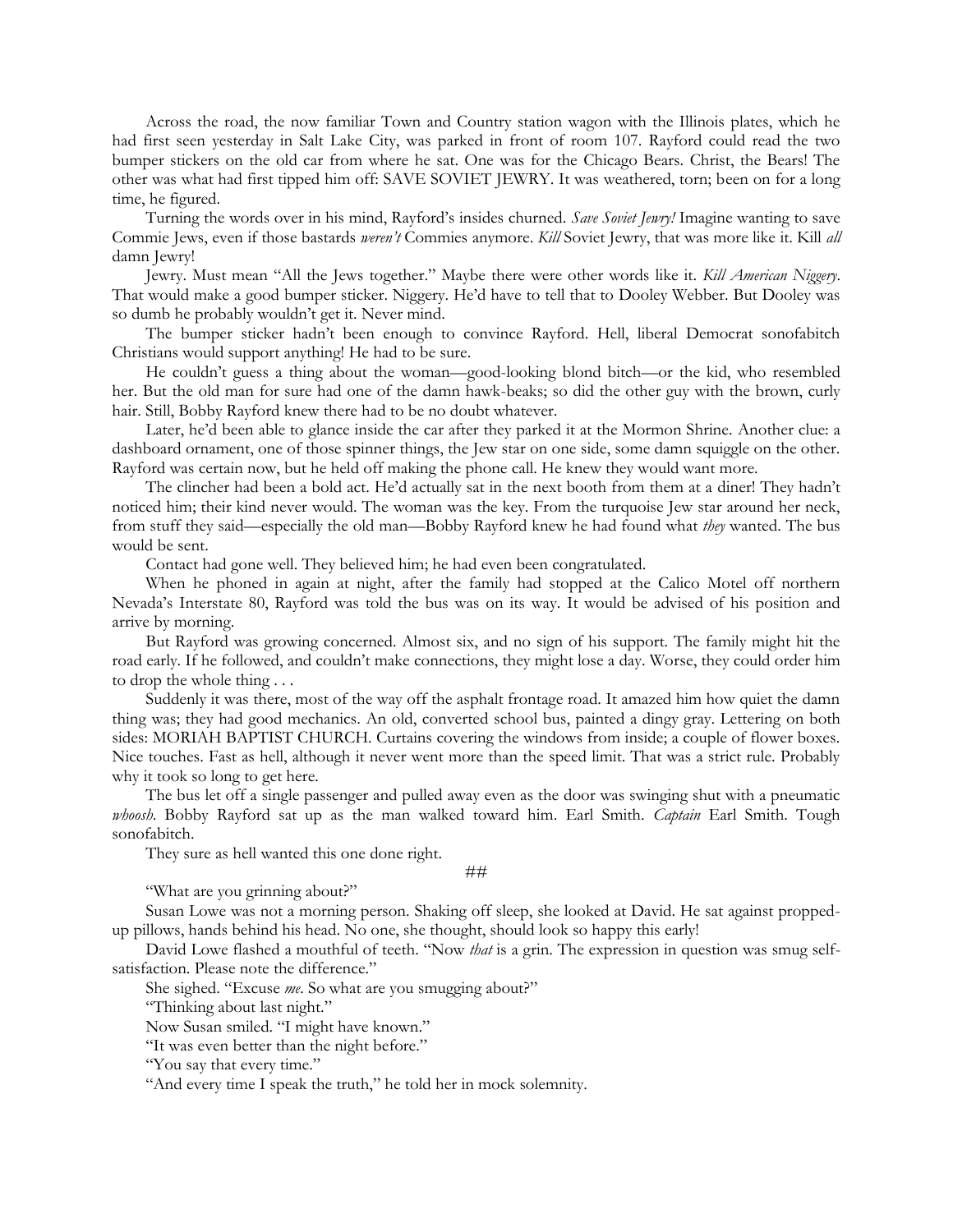"Right," she said with a groan. "Anyway, we'd better get up. Dad's probably been at it for an hour already, fifty pushups and all."

David grimaced as he climbed out of bed. "Almost twice as old as me and in better shape! Did I tell you he beat me at racquetball before we left?"

"No!" Susan exclaimed. "I'll try not to rub it in. You know, it was great of you to ask him along."

David shrugged. "Do you think he's enjoying himself? He hasn't said much."

"He never does; but I know he is. Just being with Heather is enough for him."

"Maybe we should have skipped all that Mormon stuff yesterday. I can just hear the conversation with his friends when we get back home: 'Izzy, Jake, we saw the Mormon Tabernacle,' and Izzy says, 'That's nice, did they sing good?' I don't know."

"He's fine, David; really. Come on, let's get ready. I need a cup of coffee."

##

Nathan Adler and his granddaughter were waiting in the lobby at 6:40 when Susan and David appeared from the inner court of the motel. Nathan had already taken care of the bill, according to their "agreement." David would not argue with his father-in-law; he had tried before. Sooner or later, he would get even.

"Hi Mommy, Daddy," Heather called.

"Morning, baby," David replied.

Susan hugged her eight year old. "You didn't give your grandfather problems or anything?" she asked.

"Of course not!" Heather looked up at the old man. "Did I, Grandpa?"

Stone-faced, Nathan exclaimed, "Such a terrible time from this little monster! I don't want to be in the same room with her.  $Oy!$ "

Heather giggled. "Come on, Grandpa, you used that line yesterday."

Nathan shrugged. "So who said I was original?"

Smiling, David said, "How about breakfast? We thought we'd eat here."

"I'm hungry!" Heather exclaimed.

"It's fine by me," Nathan added.

Something bothered Susan. While David went on ahead with Heather, she took her father's arm and walked slowly. "You look tired this morning, Dad," she said. "Couldn't you sleep?"

Nathan dismissed her concern with a wave. "I slept okay."

"But you dreamt, didn't you?"

He could never hide a thing from his daughter. "So what else is new?"

Susan nodded and kissed his cheek. There was nothing else to say. They walked into the adjoining coffee shop.

### ##

Bobby Rayford hadn't gotten much conversation out of Earl Smith. He had guzzled some of the Cokes, eaten a couple of candy bars. For the past twenty minutes he'd stared across the road, hardly looking at Rayford, even while the younger man was making his report.

"Well, where are they, Corporal?" Smith asked peevishly.

Two other carloads of travelers had left the motel, but not Rayford's targets. "They might be in the restaurant, sir," he replied. "We can't see the back tables."

"What about them there?" Smith asked.

He pointed at a booth by the front window, where two people had just sat down. "Yeah, that's them!" Rayford exclaimed. "The guy and the kid anyway."

They continued to watch, until the booth was full. It was hard to see the woman clearly, but Smith from Rayford's long description—had a fair idea of what she looked like.

"They're just starting," Rayford muttered. "Guess we sit here more."

"No reason not to get a cup of coffee," Smith said, opening his door. "How about it, Corporal?"

"Yessir!" Rayford exclaimed.

 *Never saw the sun shining so bright, Never saw things going so right, Noticing the days hurrying by,*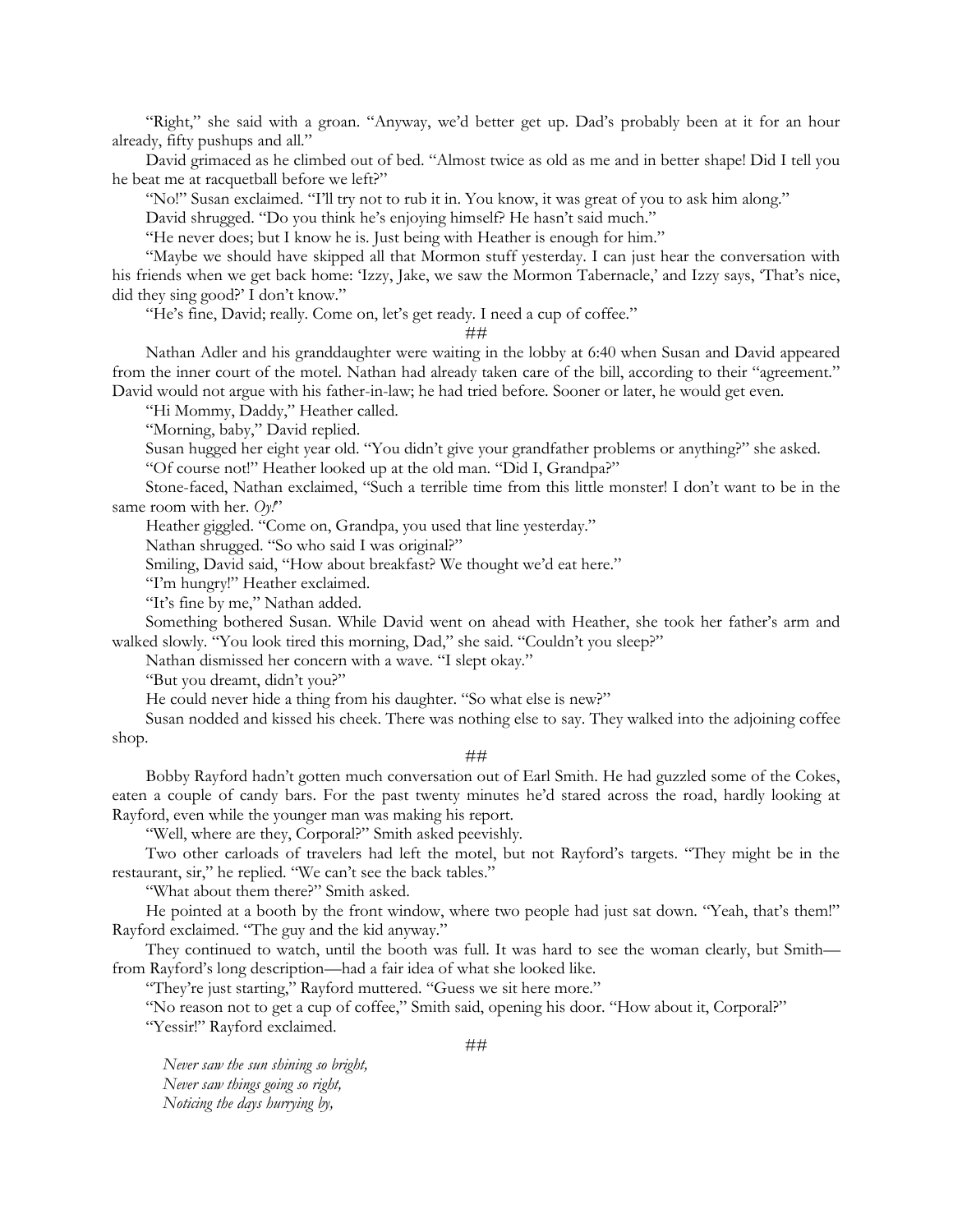## *When you're in love, my how they fly.*

The service was quick, the food passable in the Conestoga Coffee Shop. Heather, who ate enough for two children, enjoyed the wisecracking waitress and the loud music. Nathan Adler was ready to be somewhere else.

"That used to be a nice song," he said. "Who's that trying to sing it? Sounds like something's in his nose."

Susan grinned. "That's Willie Nelson, Dad."

"Who?"

"Willie Nelson; you know."

"Oh, yeah, with the beard and the *schmata* on his head. That's him?"

"I thought you liked Willie Nelson, Grandpa," Heather said.

The men passed their table as they were talking. One of them had a boyish face below a prematurely balding head; not tall, but stocky. The other was gaunt, wild-eyed, with unkempt hair. Both looked roadweary. Truck drivers, probably, Nathan thought. They commanded attention for barely a second as they continued to the take-out counter.

Someone had punched up Neil Diamond, which Nathan thought was much better. At least he didn't mess up nice old songs. It was 7:20, and he was almost done with breakfast. No hurry; cool in here. Who wanted to step outside into that blast furnace . . .

*Furnace. Mach schnell!*

"So you think something's wrong with the air conditioner?" he asked David.

"What? In here?" David replied.

"In the car, I mean in the car. Did you think it was working okay?"

"I thought it was fine," David said.

Nathan shrugged. "Must be me."

"Maybe it's because it *looks* so hot out there," Susan said. "It's no joke, seeing mirages."

"Mommy, what's a mirage?" Heather asked.

"It's when the heat makes you see things that aren't really there."

"Oh, so that's why." She smiled slyly.

"Why what? Did you see one?"

"Uh-huh. In the desert yesterday."

"What did you see?"

"Schwarzenegger."

"Arnold Schwarzenegger?" David said.

"Yeah! He was armed to the teeth, bandoleers and M-16s and everything! And there were these other guys, lots of them, trying to get him, but he was blowing them away, pitching grenades—!"

"Dad, what video did you rent last week?" Susan asked.

"A Disney comedy!" Nathan exclaimed. "I swear it was Disney!"

The two truck drivers left with their take-out bags.

"I can't wait to get to the lake," Susan said. "This heat! Is Tahoe and Vegas supposed to be like that too?"

David nodded. "Vegas, anyway. The infamous dry heat you hear about. 'So what if it's 115° in the shade? It's a *dry* heat; not like your humidity back east.'"

"Hot is hot," Susan muttered.

They spent five more minutes in the Conestoga Coffee Shop before returning to their rooms. Soon they were loading their bags in back of the wagon.

### ##

Earl Smith watched the family from an Arco station next to the Calico Motel. His fingers tightened around a flat cardboard sleeve that he held as he concentrated on the woman.

Susan was dressed in a halter top, shorts and sandals; enough tanned flesh to remind Smith that it had been three days since he'd last been entertained. *I want this bitch*, he thought.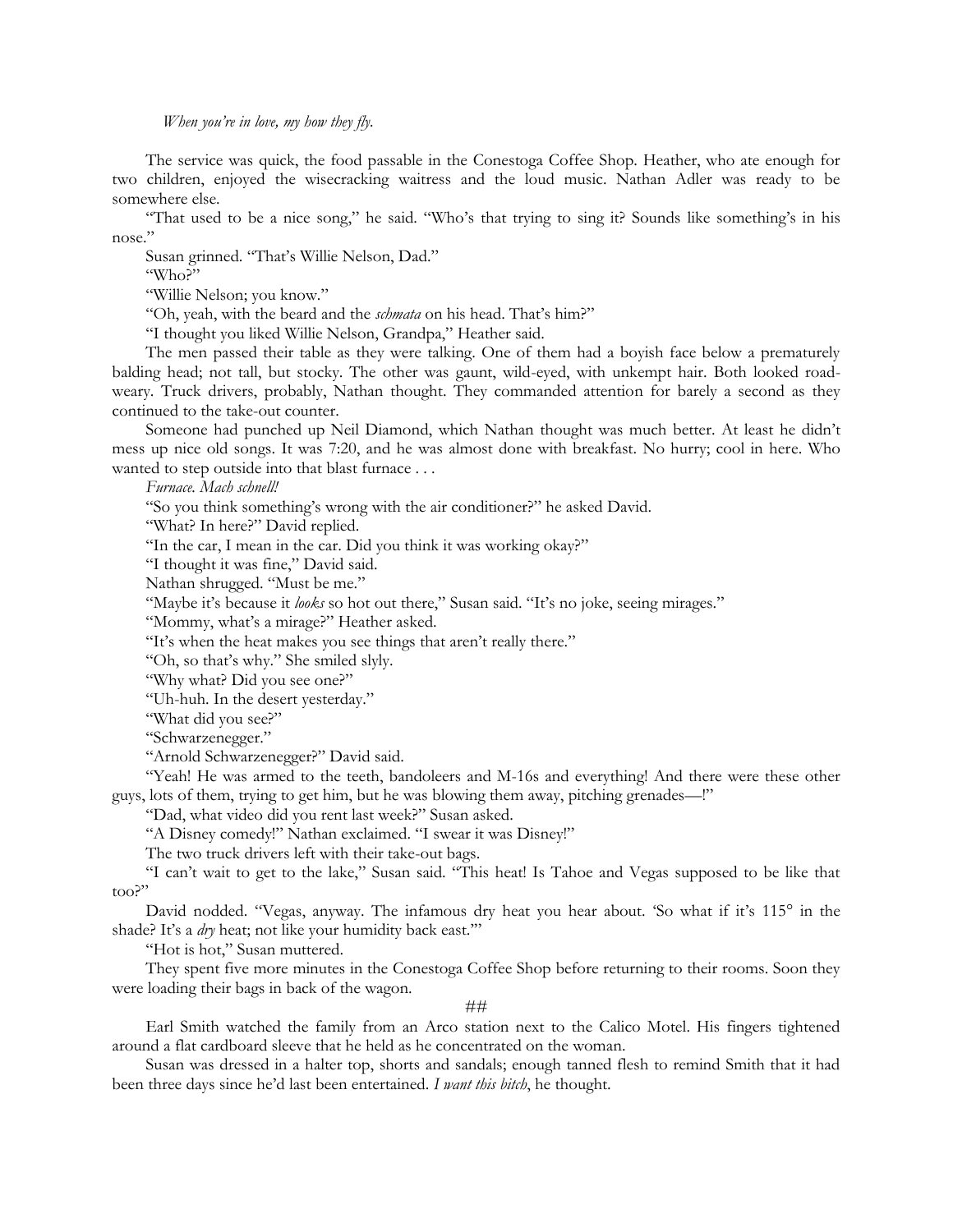Later, for that. This was work now. He walked briskly toward the family, putting on a smile. The kid— Rayford—had wanted this part. But he hardly could smile and looked crazy as hell. They probably would've refused; then Christ knows what he would've done.

Smith put a hand to the brim of a Dallas Cowboys cap as he neared. "Say, 'scuse me," he said. "You folks headin' back over to the interstate ramp?"

"Uh, yes," David replied.

"Damnedest thing," Smith said. "We just pulled outta here. Didn't even make it to the highway when the fan belt snapped! Got a new one. Think you can run me by? It's not that far, but it's hotter'n hell already. Oh, sorry, ma'am."

"Any objections?" David asked.

"No," Susan said. "We'll drop you off."

Smith helped put the last of the luggage in the car then climbed in back with the old man and the kid. Meaningless chatter concealed his tension as David eased the car onto the frontage road. At least this part wouldn't take long.

The frontage road paralleled the highway for a quarter-mile before turning onto another two-laner that intersected it. A hundred yards short of the turn, they saw the pickup with its hood open. The other man leaned idly against the truck. As David pulled off the asphalt, Rayford started around to his side of the car.

Glancing back at Smith, David said, "Well, it was a hot ride, but short."

"Much obliged," Smith replied, waiting for Rayford to get into position. "I, uh . . ."

*"Mommy!"* Heather suddenly cried as Smith wrapped a hand around her wrists.

Rayford thrust the bore of a Heckler & Koch double action auto pistol through the driver's open window and against the side of David's head. Susan twisted around to see what had happened. Nathan, also turning in his seat, faced the same weapon—their standard issue—in Smith's other hand.

*"My baby!"* Susan screamed. *"You're hurting my baby!"*

"Shut up, bitch," Smith told her. "Shut up and listen to me!"

"What is this?" David exclaimed. "You want money? Fine! Just don't hurt my—!"

Rayford pushed the gun harder against his head. "Captain told you to shut the hell up, didn't he?"

"I'll say everything once," Smith went on. "You, bitch, slide over to the middle. Old man, get up front next to her. Do it in five seconds or I hurt the girl!"

They did as they were told. Smith was satisfied.

"Now, we're going to take a ride. I stay in back with the kid. My friend here follows us."

Rayford concealed the gun in his shirt and hurried over to the pickup. He slammed the hood down and quickly climbed behind the wheel. As he started the vehicle, a large produce truck turned slowly onto the frontage road. David's hand went for the horn.

"Don't even think it, Curly," Smith warned.

They drove off, Rayford following. In a few seconds they were climbing the westbound on-ramp to Interstate 80.

### ##

David Lowe, the history teacher, knew about this part of the country. The highway followed the old route of early settlers and gold seekers: courageous people wagering their lives on a better future. Along a sluggish alkali river, across scalding sands and beds of serrated lava, many journeys went unfulfilled. The Black Rock Desert claimed them, and the Forty Mile Desert: the last forty miles to the Carson River, and the Sierras. Two days through Hell for those lucky enough to make it; for the rest, an eternity.

Its significance was ignored by those now riding on a different kind of journey.

"Listen, you punk!" Nathan Adler snapped, glaring at Earl Smith. "You son-of-a-bitch punk! Where the hell—!"

*"Mommy!"* Heather screamed as her arm was twisted.

The car began to swerve when David glanced over his shoulder. He caught the wheel. Her face drained of color, Susan cried, "Leave her alone! Please don't hurt her!"

"Turn around!" Smith snapped. "You too, old man. I'll tell this just one time: the kid's all right now, but I see any of your faces and I break a finger. I hear a sound, same thing. You nod if you understand that!"

They understood, too well; they would not test this madman again.